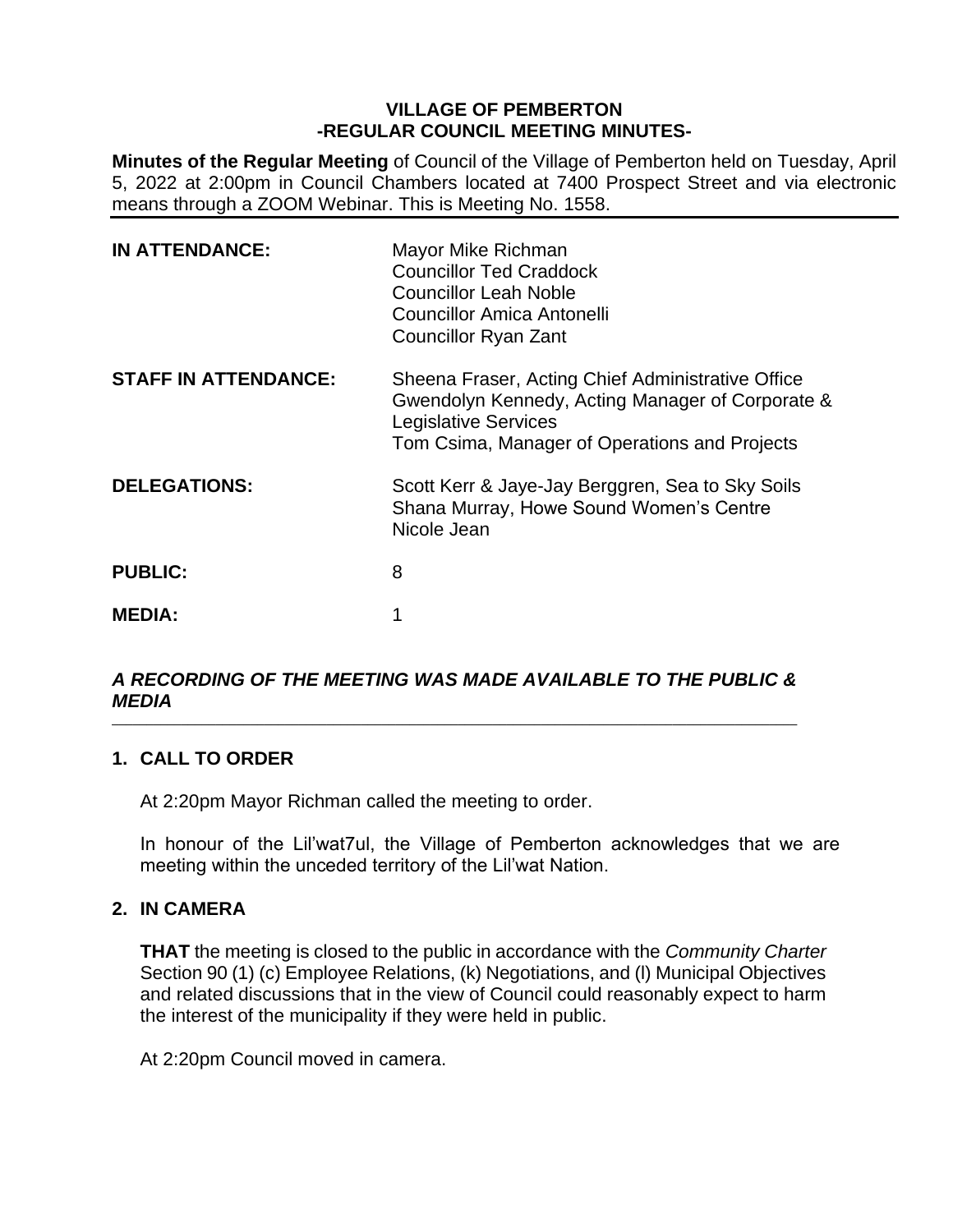Village of Pemberton Regular Council Meeting No. 1558 Tuesday, April 5, 2022 Page **2** of **11**

## **3. RECESS REGULAR MEETING**

At 4:20pm the Regular meeting was recessed.

# **4. RECONVENE REGULAR MEETING**

At 5:31pm the Regular meeting was reconvened.

In honour of the Lil'wat7ul, the Village of Pemberton acknowledges that we are meeting within the unceded territory of the Lil'wat Nation.

# **5. APPROVAL OF AGENDA**

Moved/Seconded **THAT** the Agenda be approved as circulated. **CARRIED**

# **6. RISE WITH REPORT FROM IN CAMERA**

New Airport Lease Template: Moved/Seconded **THAT** the new Airport Lease Agreement Template generally in the form as presented;

**AND THAT** Staff be directed to proceed with lease negotiations with PSC, Blackcomb Helicopters and Henry Holdings utilizing the new lease template, with such changes as are required in the circumstances.

# **CARRIED**

Establishment of Airport Lease Application Fee and Deposit

## Moved/Seconded

**THAT** Staff be directed to research and develop a fee structure for Airport Lease Applications that includes a deposit, in the amount of \$5,000, and bring back to a Committee of the Whole meeting for review.

## **CARRIED**

## **Airport Snow and Ice Removal Policy**

## Moved/Seconded

**THAT** Staff be directed to develop an Airport Snow and Ice Removal Policy that is based on the January 23, 2007 Policy statement and the November, 2007 recommendations of the Pemberton Regional Airport Authority, with such changes as Staff recommend, and report back to Council;

**THAT** Staff be directed to amend the lease template to reference the Airport Snow and Ice Removal Policy only.

**CARRIED**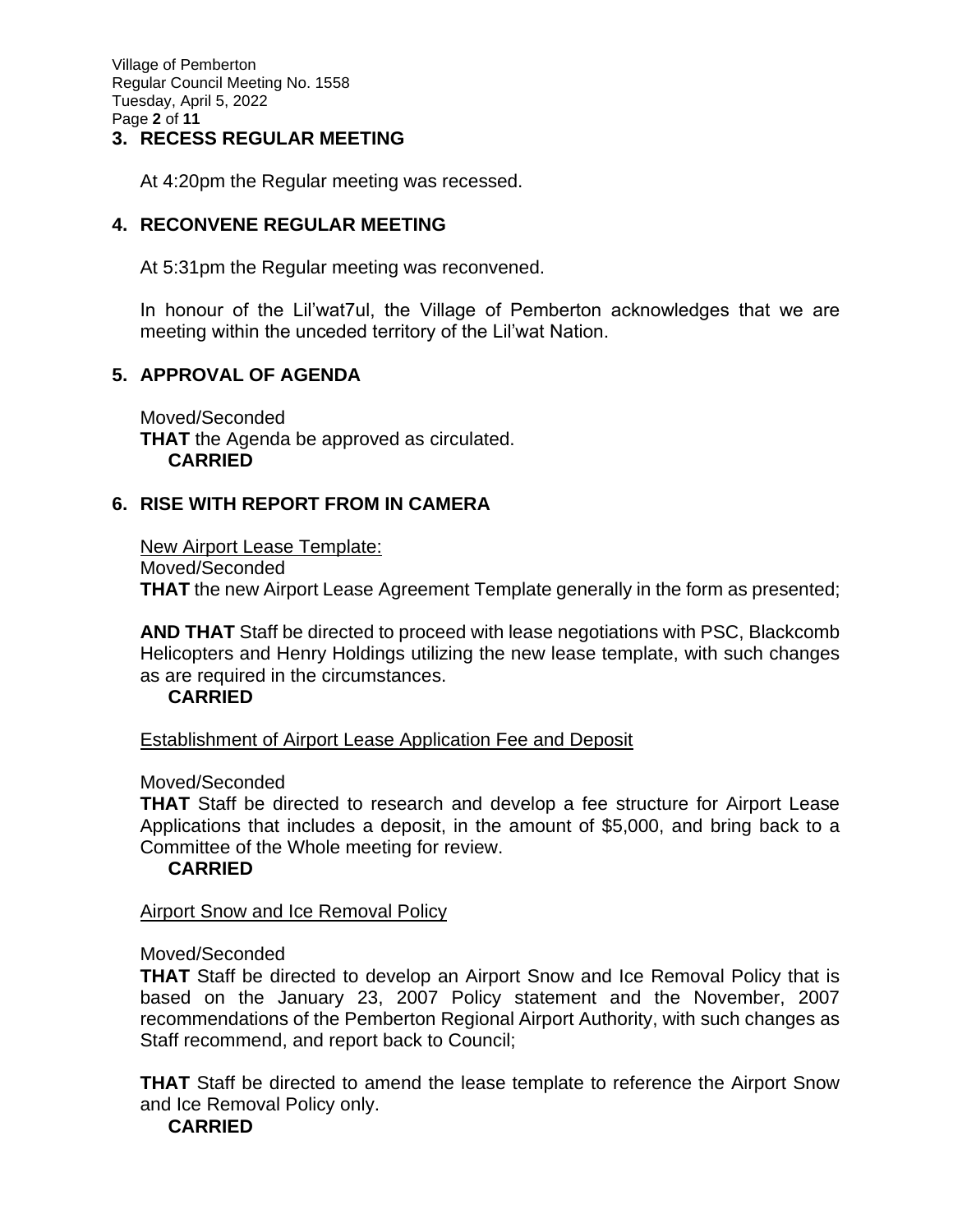Village of Pemberton Regular Council Meeting No. 1558 Tuesday, April 5, 2022 Page **3** of **11**

## Airport Snow Clearing by Tenants

## Moved/Seconded

**THAT** correspondence be sent to the Airport Leaseholders advising that the Village is agreeable to the lease holders arranging for regular winter snow clearing of the runway and taxiways at the airport at their own expense and subject to the following conditions being met:

- The tenant providing its own plow vehicle and proof of insurance acceptable to the Village covering such work;
- The tenant not commencing the snow clearing work until a NOTAM has been issued by the Village or the Landlord has advised a NOTAM is not required;
- The tenant agreeing to comply with all reasonable requirements of the Village and terms and conditions of an applicable NOTAM;
- The tenant agreeing to be fully responsible for all costs and any damage it causes in the snow clearing operations.

## **CARRIED**

Airport Lease Rate Review

#### Moved/Seconded

**THAT** the current lease rate formula, which establishes the 2022 lease rate at \$2.12/sqm, and whereby airport lease rates increase by the BC Consumer Price Index each year, be maintained.

## **CARRIED**

#### Moved/Seconded

**THAT** a fair market evaluation and comparison of airport lease rates be undertaken in 2023 in anticipation of the lease renewals that will be considered in 2025 and beyond;

**AND THAT** this initiative be included int eh 2023 budget deliberations for consideration.

## **CARRIED**

# **7. ADOPTION OF MINUTES**

## **a) Regular Council Meeting No. 1557, Tuesday, March 8, 2022**

## Moved/Seconded

**THAT** the minutes of Regular Council Meeting No. 1557, held Tuesday, March 8, 2022, be approved as circulated.

# **CARRIED**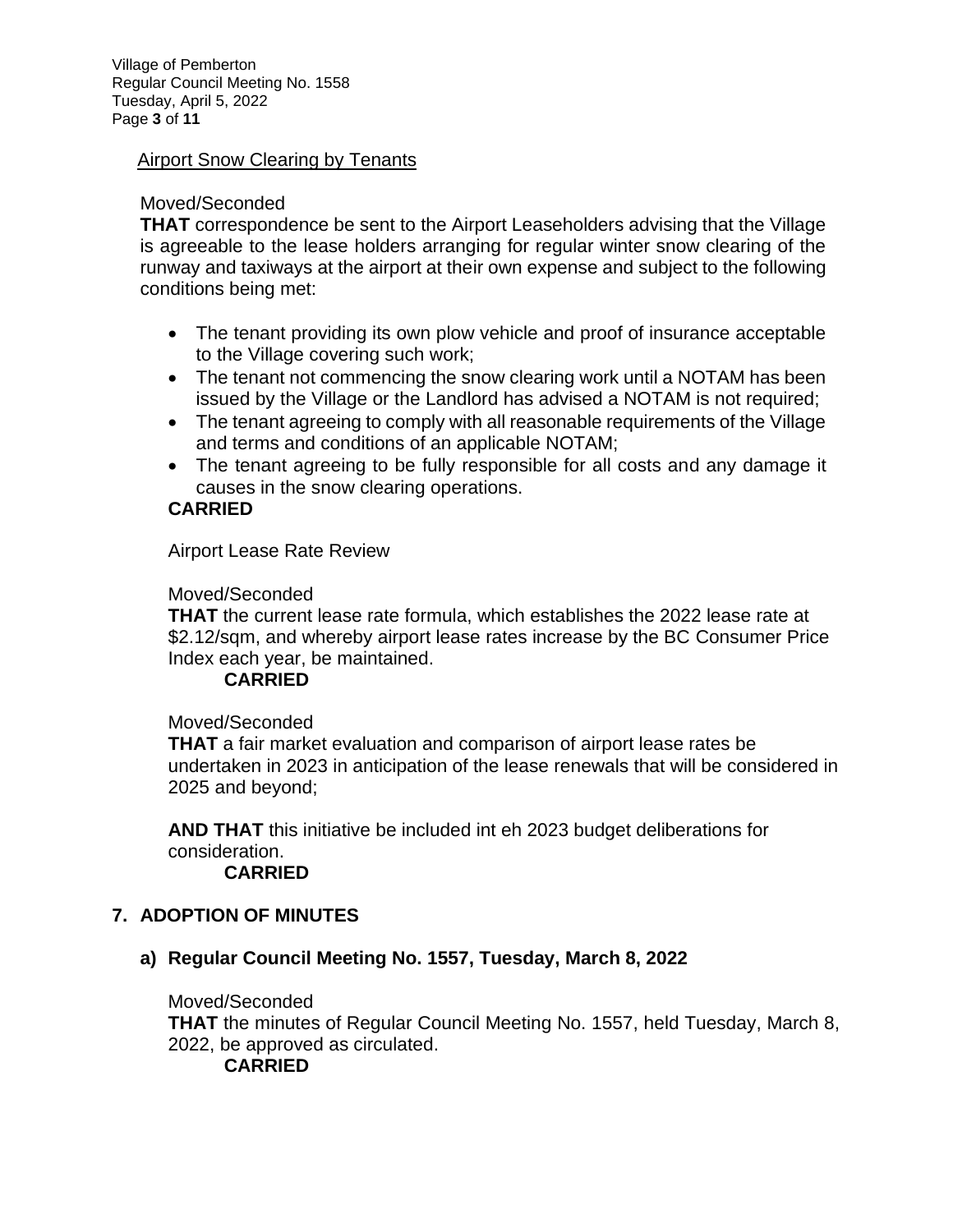## **8. BUSINESS ARISING FROM THE PREVIOUS REGULAR COUNCIL MEETING**

There was no business arising.

## **9. BUSINESS ARISING FROM THE COMMITTEE OF THE WHOLE MEETING**

## **10.COMMITTEE MINUTES – FOR INFORMATION**

## **11.DELEGATIONS**

## **a) Scott Kerr, Sea to Sky Soils**

Scott Kerr, Sea to Sky Soils, presented an update of recent activities and introduced their new major shareholder, Evergen. With expertise in waste management and natural gas generations, Evergen brings valuable resources to the organization.

Sea to Sky Soils benefits the community by providing compost to farmers and landscapers, diverting organic waste from the landfill, and contributing to the Lil'wat community through lease payments, wages, and employee benefits.

Since losing a major contract in 2021, Sea to Sky Soils has been working on establishing new relationships to ensure predictable volumes.

There was discussion regarding the challenge of removing plastic from the compost. Mr. Kerr replied that Sea to Sky Soils is implementing a conveyor system to facilitate manual removal of plastics and is working on educating residents on the importance of keeping all plastics, including those labelled as biodegradable, out of the organic waste stream.

In response to comments posted on the Community Forum Facebook page, Mr. Kerr explained that, at the request of the Ministry of Agriculture, Sea to Sky Soils accepted for composting a shipment of chicken carcasses from the Fraser Valley floods in late November. The large volume of decomposing chickens is the primary source of the unpleasant odour that has been noticed by residents. The odour will subside when the composting has finished.

In wrapping up, Mr. Kerr indicated that, if desired by Council, Sea to Sky Soils would be pleased to present annual updates in the future.

## **b) Nicole Jean – Rodenticide Concerns**

Nicole Jean, Area C resident, explained that she first became aware of possible rodenticide poisonings of birds after finding dead hawks and hearing reports of similar sightings from neighbours. On inquiring of the BC Society for Prevention of Cruelty to Animals, Ms. Jean was informed that second generation anticoagulant rodenticides were the likely culprit. Birds of prey are vulnerable because they eat rodents that have absorbed the poison, but other predators are at risk as well.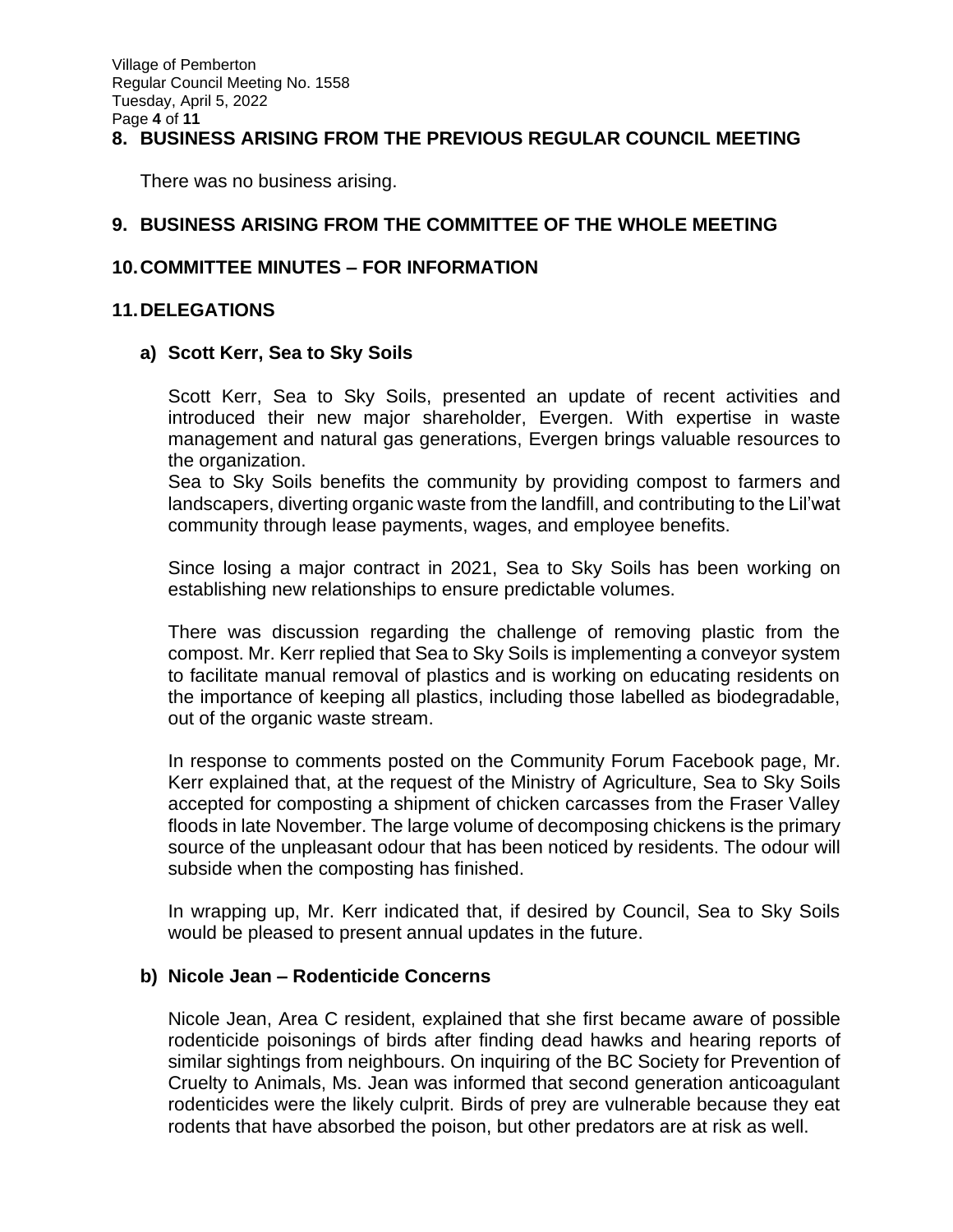Ms. Jean initiated an information campaign in the neighbourhood to inform residents of the issue and to determine the extent of the problem. Ms. Jean took the step of presenting to Council today with the objectives of reaching a wider audience and gathering support for a local ban on anticoagulant rodenticides.

Bringing a report to Council on the issue remains on Staff's workplan.

# **c) Howe Sound Women's Society – Proclamation of April as Sexual Assault Awareness Month**

Shana Murray, Community Programs Director, Howe Sound Women's Society, presented a request that Council proclaim April to be Sexual Assault Awareness month. Ms. Murray described the activities and events that have been planned to increase awareness of the issue.

Moved/Seconded **THAT** April be proclaimed Sexual Assault Awareness Month. **CARRIED**

# **12.STAFF REPORTS**

# **b) Office of the Chief Administrative Officer**

# **i. Verbal Report**

There was no verbal report from the Chief Administrative Officer.

# **ii. Pitch-In Canada Week**

Moved/Seconded

**THAT** Mayor and Council issue a proclamation declaring April 17-23, 2022 as Pitch-In Week across the Village of Pemberton;

**AND THAT** the Pitch-In Week initiatives set out in this report be endorsed. **CARRIED**

# **b) Operations**

# **ii. Water Conservation Plan**

Moved/Seconded

**THAT** the Village of Pemberton Water Conservation Plan Technical Memorandum, dated February 14, 2022, be received;

**AND THAT** the Water Conservation Plan Technical Memorandum be posted on the Village of Pemberton webpage. **CARRIED**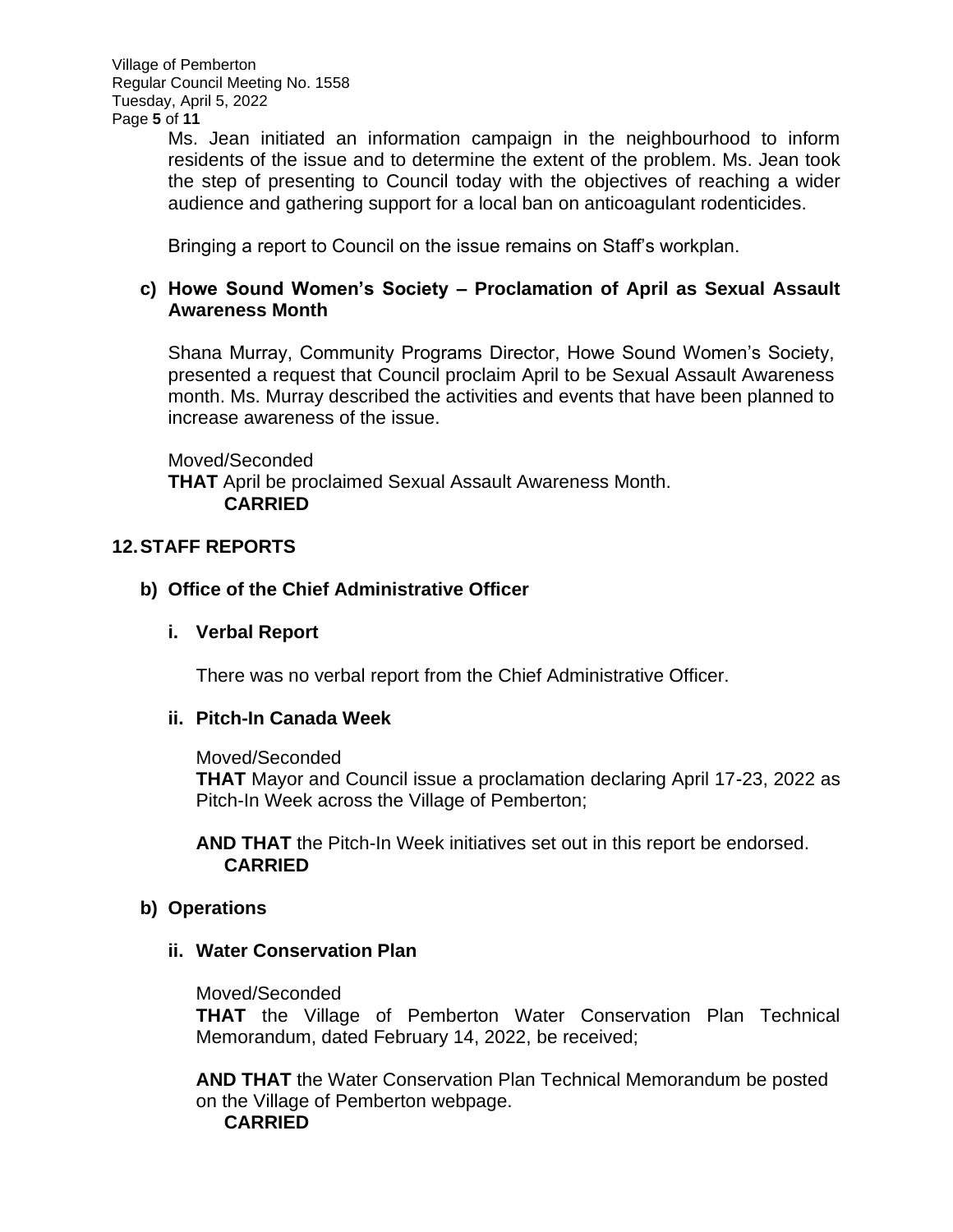Village of Pemberton Regular Council Meeting No. 1558 Tuesday, April 5, 2022 Page **6** of **11 13.BYLAWS**

## **a) Bylaws for First and Second Readings**

# **i. Village of Pemberton Zoning Bylaw No. 832, 2018, Amendment (Housekeeping) Bylaw No. 921, 2022.**

#### Moved/Seconded

**THAT** Council gives First and Second Readings to Zoning Bylaw No. 832, 2018, Amendment (Housekeeping) Bylaw No. 924, 2022;

**AND THAT** Council waives the public hearing;

**AND THAT** Staff be directed to bring back the Bylaw to a future meeting once advertising obligations have been completed. **CARRIED**

## **b) Bylaws for Adoption**

**i. Village of Pemberton Fees and Charges Bylaw No. 905, 2021, Amendment (Fee Waivers) Bylaw No. 923, 2022**

## Moved/Seconded

**THAT** Village of Pemberton Fees and Charges Bylaw No. 905, 2021, Amendment (Fee Waivers) Bylaw No. 923, 2022, be adopted. **CARRIED**

## **11.Mayor's Report**

Mayor Richman reported on the Pemberton Valley Utilities and Services Committee meeting held in March:

- The 2022 Recreation Services budget was approved.
- The general budget for 2022 shows a 3.6% increased that is absorbed by nonmarket change;
- The new transfer station site will include a free store and will provide bins for mattresses and drywall on rotation to accommodate the space for the store.

Mayor Richman attended the regular RCMP meeting with Acting CAO Fraser and RCMP representatives Inspector Dykstra and Corporal Langtry:

- The detachment is fully staffed with officers dedicated to and living in Pemberton;
- There was discussion regarding promoting a better relationship with local teens;
- A townhall meeting hosted by the RCMP was proposed;
- There is a commitment to a very positive culture of policing.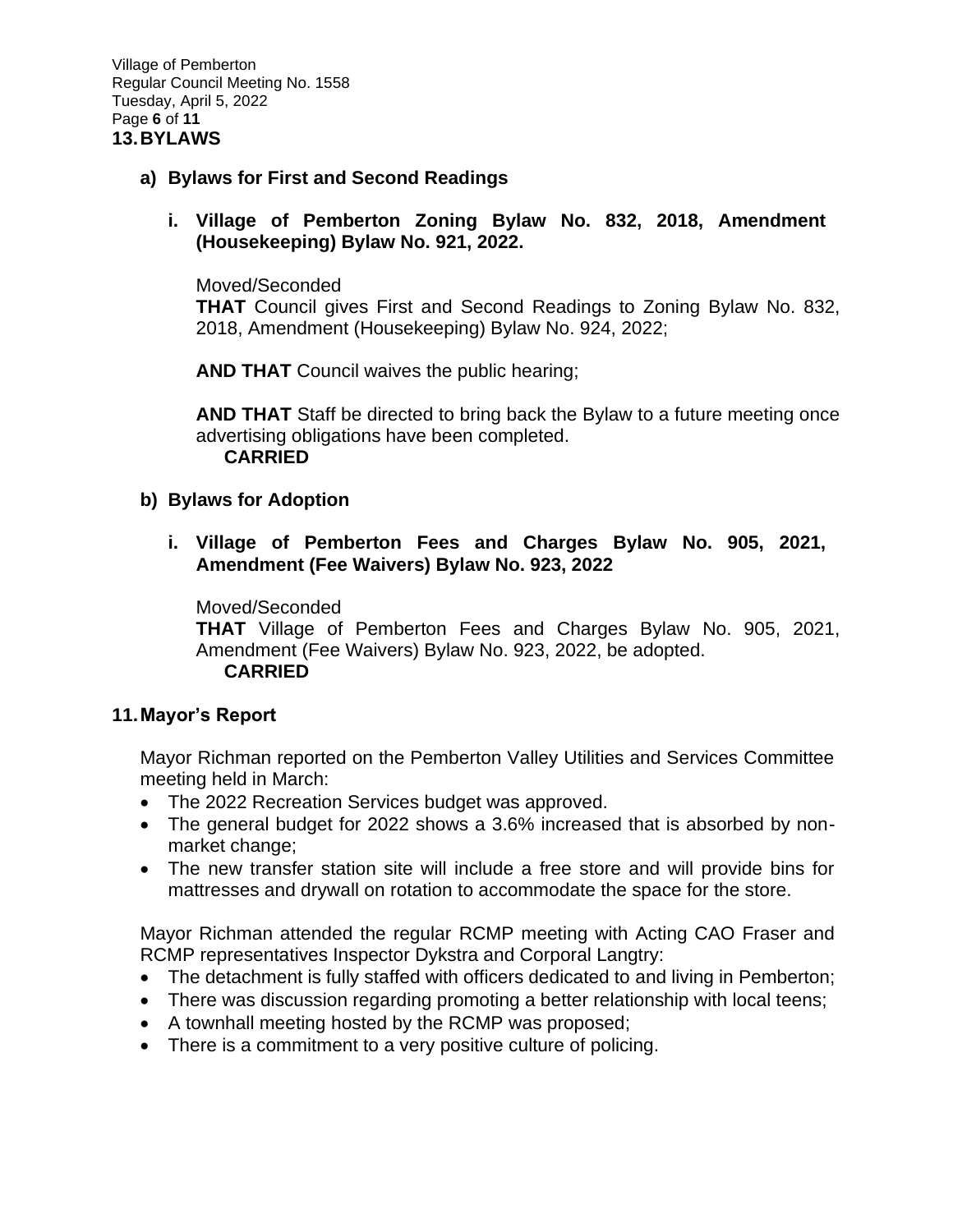Village of Pemberton Regular Council Meeting No. 1558 Tuesday, April 5, 2022 Page **7** of **11**

> Mayor Richman met with Craig Dalton, the new Chief Administrative Officer for the Squamish-Lillooet Regional District, to discuss mutual interests and shared services and to continue building the relationship between the Village and the Regional District.

Mayor Richman attended the regular meeting with Vancouver Coastal Health.

Mayor Richman noted the following upcoming events and activities:

- The Pemberton and District Community Centre is conducting a Fitness Centre Survey. Complete the survey by Thursday, April 14, 2022 for your chance to win some great prizes.
- The Spel ̓kúmtn Community Forest Virtual Public Information Session will be held on Thursday, April 21, 2022, 5:30 – 6:30pm. For more details, see the Village Calendar at [pemberton.ca.](http://www.pemberton.ca/)
- Wildfire Community Preparedness Day will be held at the Village Barn on Saturday, May 7, 2022. This will also mark the end of Emergency Preparedness Week. Stay tuned for more details coming soon.
- We are holding a launch event for the Village's Community Climate Action Plan this Wednesday, April 6, 2022 at 6pm at the Pemberton and District Community Centre. The event will include a free screening of Switchback Entertainment's *Sam & Me - Lessons From a Life on Snow***.**

# **12.Councillors' Reports**

# **Councillor Craddock reported on the following meetings:**

- Tourism Pemberton meeting:
	- o Tourism Pemberton has received additional grant funding for the compostable toilet program and is seeking to place a solar powered toilet at the MacKenzie Basin parking area.

# Moved/Seconded

**THAT** Staff be directed to determine the feasibility of the installation of a compostable toilet at the MacKenzie Basin parking area;

**AND THAT** if deemed advisable, Staff inform Tourism Pemberton that they may proceed with the project.

# **CARRIED**

- Pemberton Valley Dyking District (PVDD) meeting:
	- o Updates on sediment removal were provided;
	- o Mounting gates on culvert stubs are being considered to permit control of water flow;
	- o The PVDD is working with Sunstone to resolve issues with the settling pond;
	- $\circ$  The PVDD is in the process of responding to correspondence received regarding the proposed Harrow Road affordable housing project;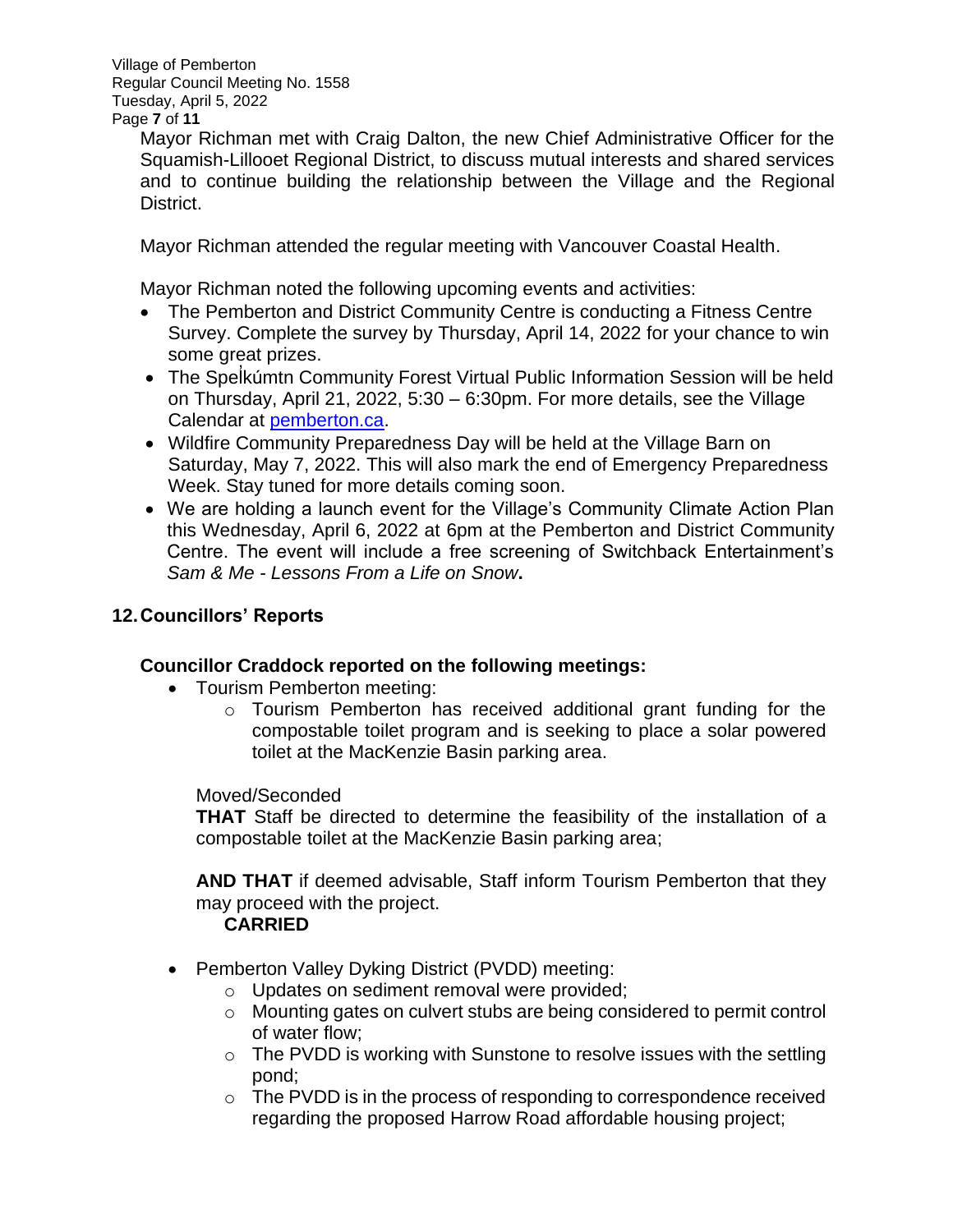Village of Pemberton Regular Council Meeting No. 1558 Tuesday, April 5, 2022 Page **8** of **11**

- o Budget:
	- 4.8% increase for 2022;
	- There is a modest surplus of \$100,000 and \$46,000 has been allocated to reserves.

#### **Councillor Antonelli did not report.**

**Councillor Noble did not report.**

#### **13.CORRESPONDENCE**

- **a) Correspondence for Action**
	- **ii. Tania Chiasson, Pemberton resident, dated March 8, 2022, expressing concerns regarding the high cost of housing in Pemberton and requesting that Council consider a decrease in annual property taxes for homeowners renting to long-term tenants and a cap on the amount of rent that a landlord is permitted to charge.**

Moved/Seconded **THAT** Staff be directed to respond to Ms. Chiasson**. CARRIED**

**iii. Sharon Watson and Tyson Rivet, dated March 8, 2022, expressing concerns regarding the proposed Harrow Road affordable housing project.**

Moved/Seconded

**THAT** Staff be directed to respond to Ms. Watson and Mr. Rivet, advising of the approval process for the project, and assuring the correspondents that their comments will receive consideration when the application is reviewed. **CARRIED**

**iv. Dennis Perry, Airport Road property owner, expressing concerns regarding the non-farm use application to the Agricultural Land Commission for a proposed RV park at 1641 Airport Road.** 

Moved/Seconded

**THAT** Staff be directed to respond to Mr. Perry, advising of the approval process for the project, noting that the Village has not given its approval of the proposal, and that comments received will be considered during the application review, should it proceed beyond the ALC application. **CARRIED**

**v. Bernie Ellingson, Village resident, dated March 18, 2022, expressing concerns regarding the 64-unit development proposed for the property located at 7340 Crabapple Court.**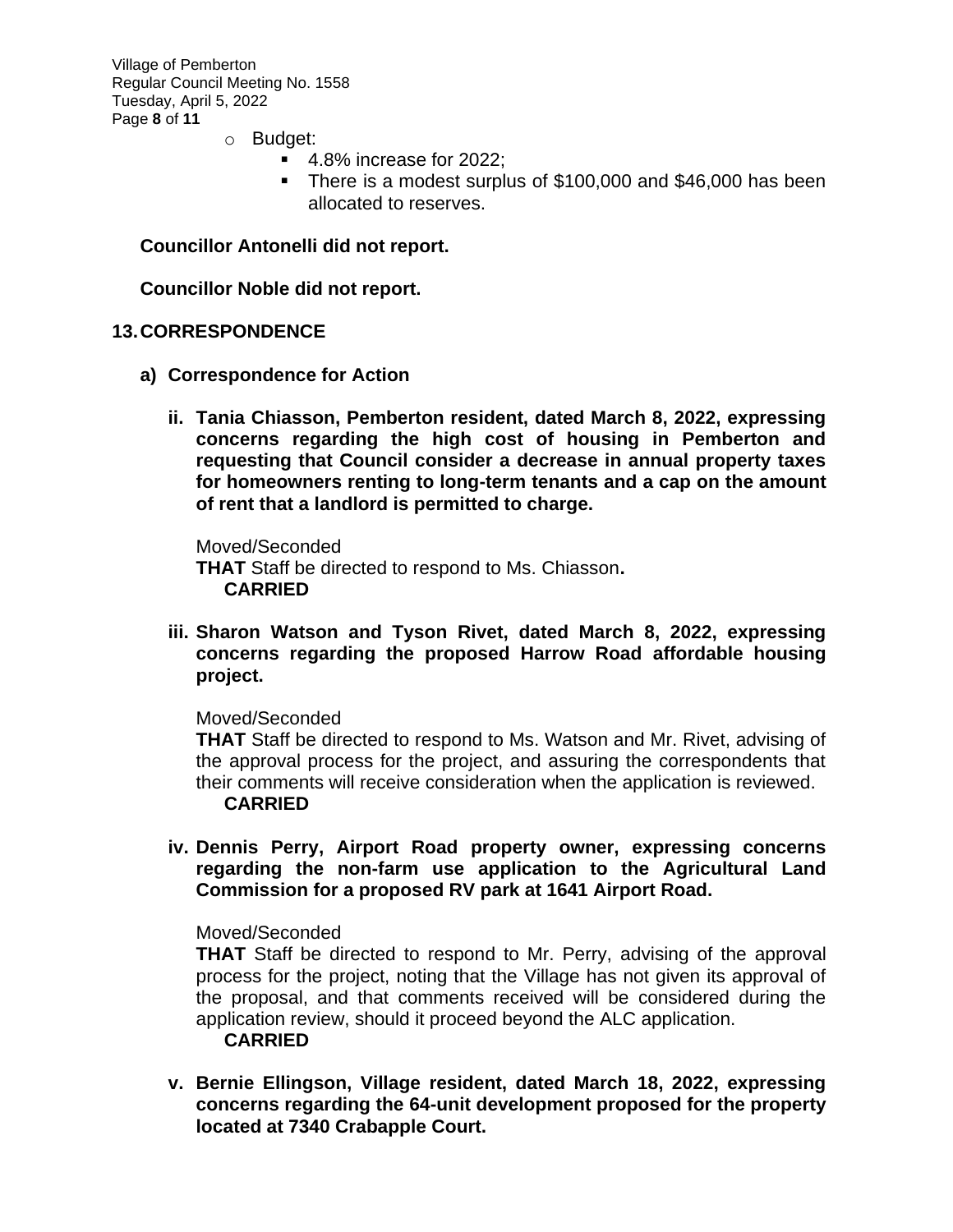Moved/Seconded **THAT** Staff be directed to respond to Ms. Ellingson**. CARRIED**

**vi. Barry Sonnenfeld, Village resident, dated March 20, 2022, in opposition to the proposed RV park on Airport Road.**

## Moved/Seconded

**THAT** Staff be directed to respond to Mr. Sonnenfeld, advising of the approval process for the project, noting that the Village has not given its approval of the proposal, and that comments received will be considered during the application review, should it proceed beyond the ALC application. **CARRIED**

- **c) Correspondence for Information**
	- **ii. Laurey-Anne Roodenburg, President, Union of British Columbia Municipalities (UBCM), dated February 24, 2022, presenting the review by the UBCM Executive of the Village's 2021 resolution submitted to UBCM: Clarifying Criteria of MCFD New Spaces Fund for Childcare.**
	- **iii. Laurey-Anne Roodenburg, President, Union of British Columbia Municipalities (UBCM), dated March 3, 2022, providing the Province's response to the Village's 2021 resolution submitted to UBCM: Funding Support to Manage Post COVID-19 Pandemic Tourism.**
	- **iv. Patrick Weiler, Member of Parliament, West Vancouver-Sunshine Coast-Sea to Sky Country, dated March 4, 2022, announcing the launch of the Canada Digital Adoption Program (CDAP), to help Canadian small- and medium-sized businesses grow their online presence and upgrade or adopt digital technologies.**
	- **v. Cathy Peters, anti-human trafficking educator, dated March 8, 2022, presenting the script of a presentation to the Federal Justice Committee on February 11, 2022.**
	- **vi. Henry Braun, Mayor, City of Abbotsford, addressed to UBCM members, dated March 10, 2022, requesting resolutions of support for recovering municipal costs through Build Back Better Funding for critical infrastructure for inclusion at the upcoming Lower Mainland Local Government Association convention.**
	- **vii.Darquise Desnoyers, BC Lyme Vice President, dated March 14, 2022, requesting that the Village Light Up Green and post information about Lyme on social media channels in support of BC Lyme Awareness Month.**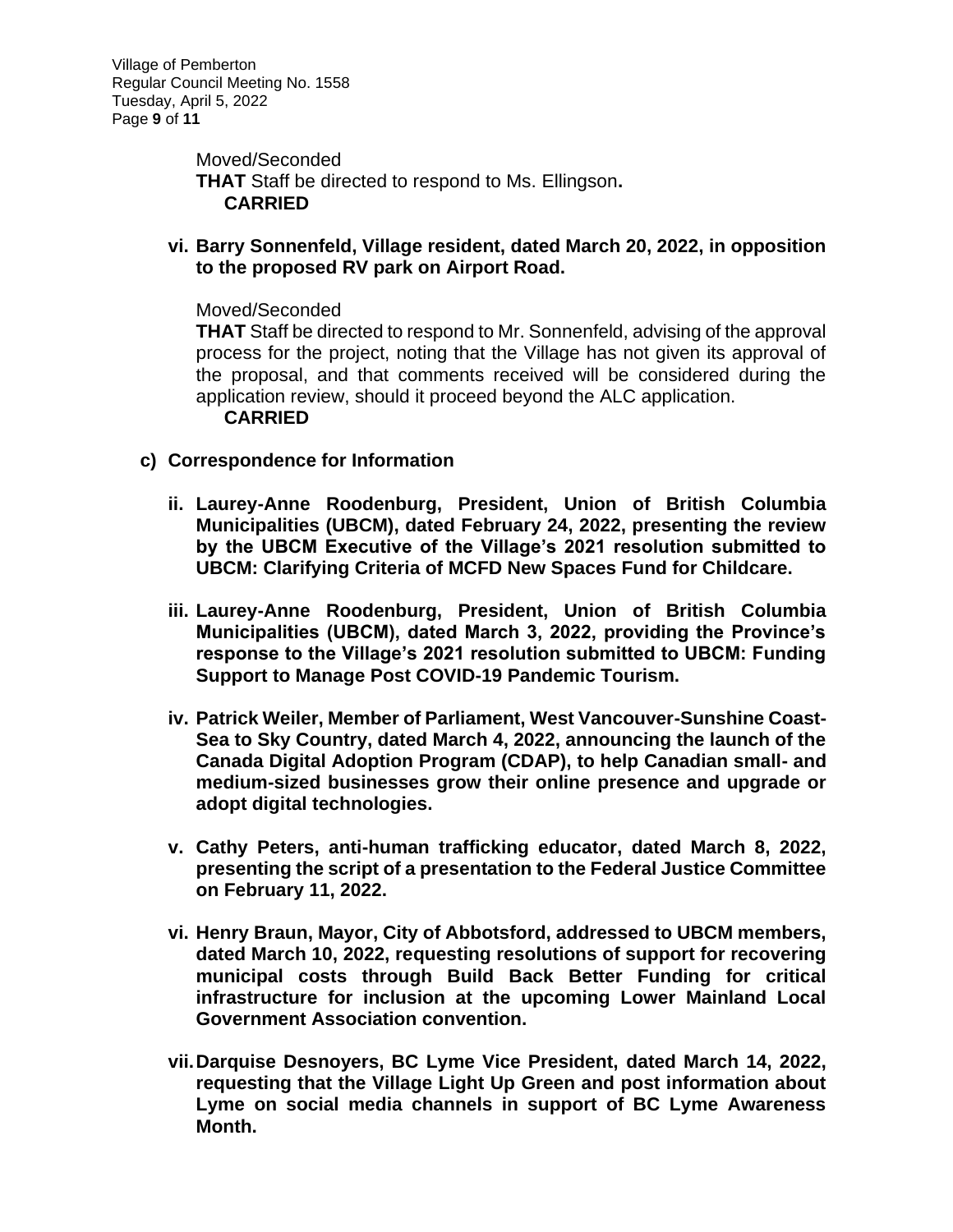- **viii.Leonard Casley, Mayor, the Corporation of the Village of New Denver, dated March 14, 2022, requesting that the Village join New Denver in condemning the recent actions taken by Russia in its invasion and attacks on the sovereign nation of Ukraine.**
- **ix. Alisa Thompson, Corporate Administrator/Deputy CAO, City of Terrace, dated March 14, 2022, presenting a resolution submitted by the City of Terrace to the North Central Local Government Association, supporting the establishment of guidelines regarding the meaning of "public interest" with respect to pursuing charges for criminal offenses.**
- **x. Dean McKerracher, Mayor, District of Elkford, dated March 15, 2022, addressed to the Honourable George Heyman, Minister of Environment and Climate Change Strategy, asking the Province to reconsider the milk container deposit - refund system to ensure that it is equitable for all residents of British Columbia.**
- **xi. Ken Beatty, Executive Director, British Columbia Craft Brewers Guild, Ian Tostenson, President and CEO, BC Restaurant and Food Services Association, Jeff Guignard, Executive Director, Alliance of Beverage Licencees, and Mark von Schellwitz, Vice President, Western Canada, Restaurants Canada, dated March 16, 2022, presenting recommendations to municipalities to reduce the fees and administrative burden associated with public and private patio programs.**
- **xii.Anna Barford, Stand.earth, dated, March 24, 2022, introducing a resolution regarding acidic wastewater discharge to be presented at the Lower Mainland Local Government Association 2022 Conference and Annual General Meeting for consideration at the Union of British Columbia Municipalities 2022 Convention.**

Moved/Seconded **THAT** the correspondence be received. **CARRIED**

# **14.DECISION ON LATE BUSINESS**

**15.LATE BUSINESS**

## **16.NOTICE OF MOTION**

## **17.QUESTION PERIOD**

Barry Sonnenfeld, Village resident, requested clarification regarding the anticipated response time from the Agricultural Land Commission with respect to the non-farm